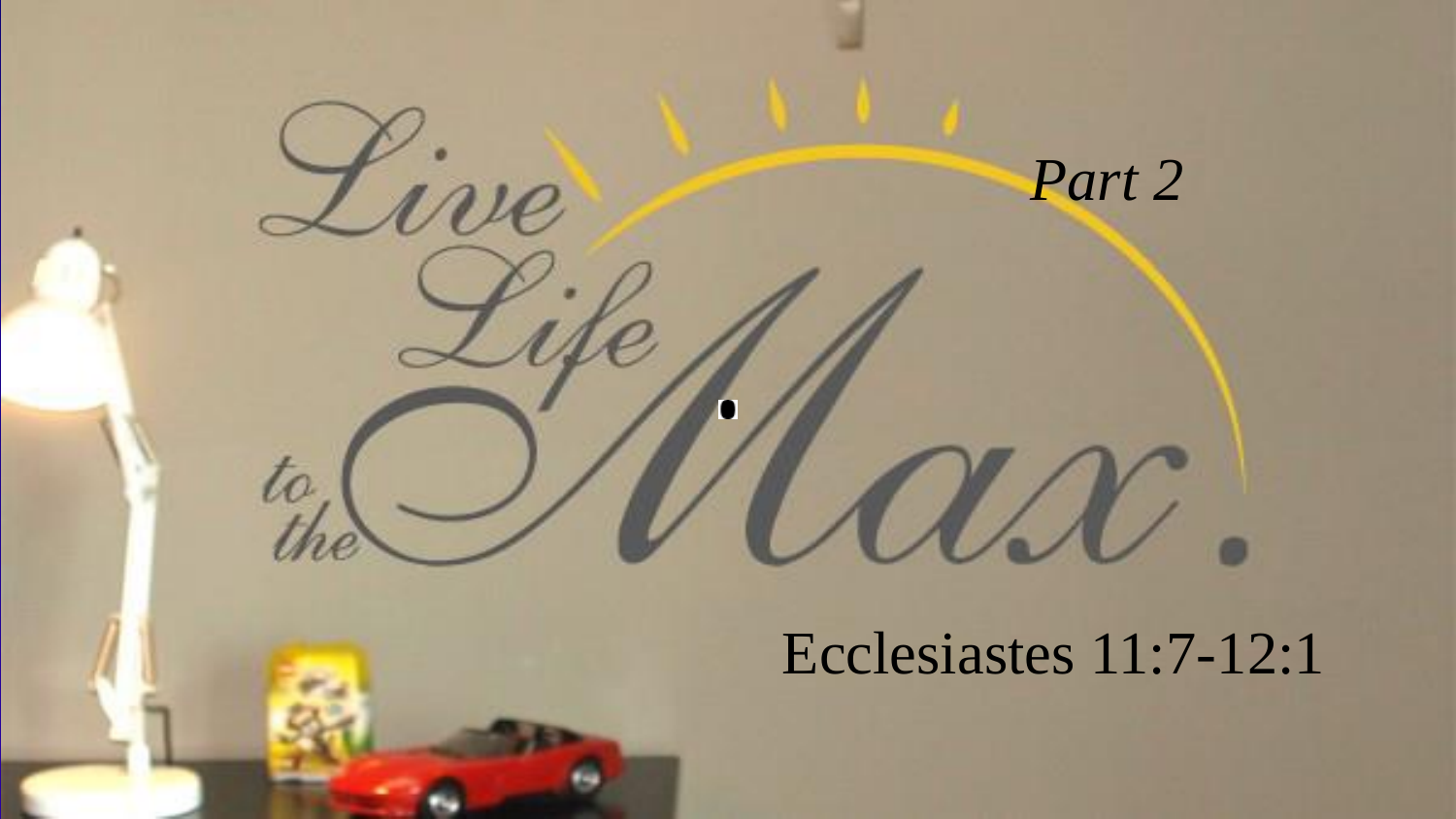# DON'T CRY OVER THE PAST,<br>it's gone.<br>Don't stress<br>about the future,<br>it hasn<sup>y</sup>t arrived.<br>Live in the<br>present and make it Beautik

official common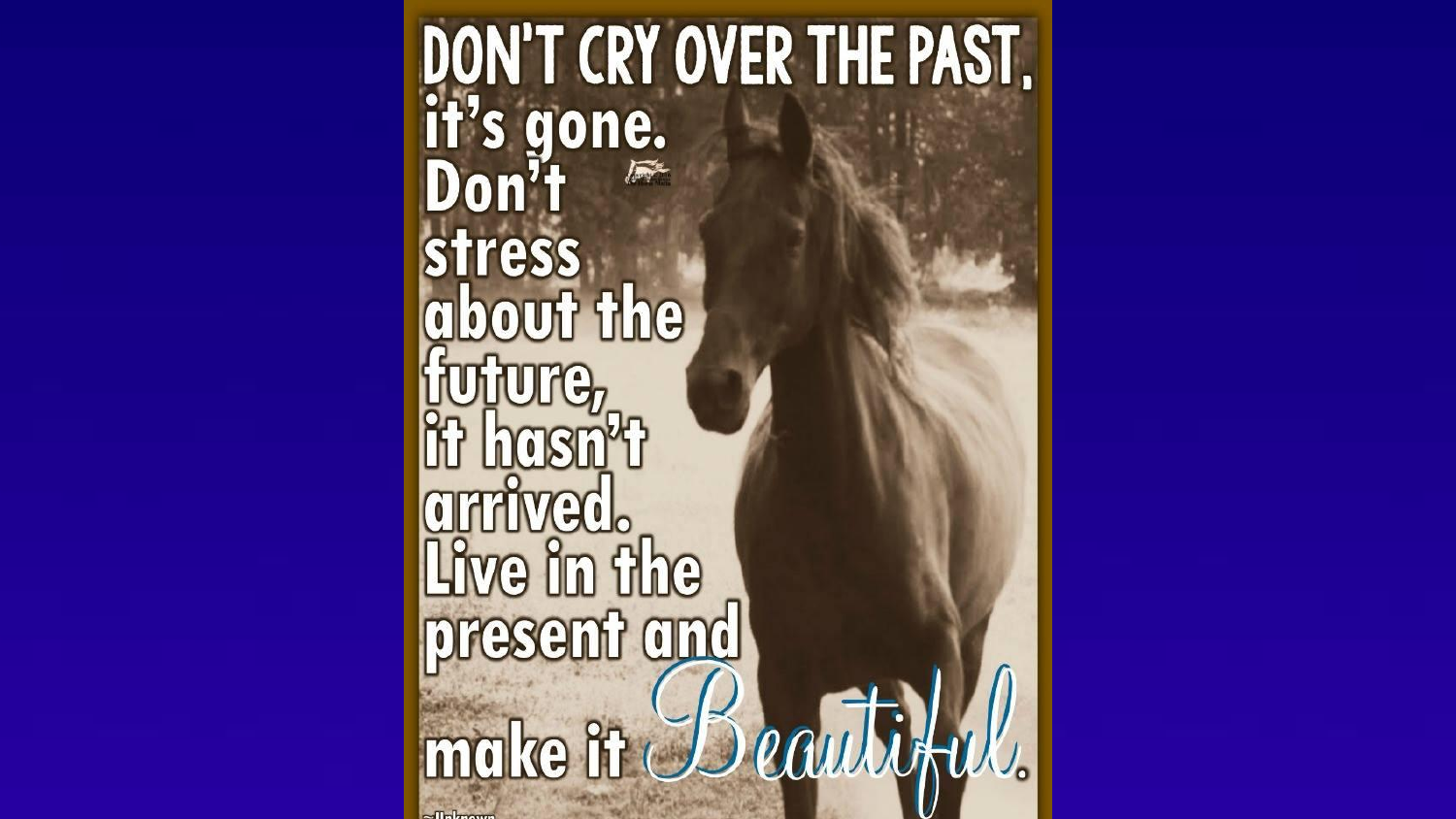Three Ways to living life to the max! Let's Review

#### 1. Live life realistically (Verse 8)

Truly the light is sweet and it is pleasant for the eyes to behold the sun

But if a man lives many years and rejoices in them all, yet let him remember the days of darkness, for they will be many. All that is coming is vanity.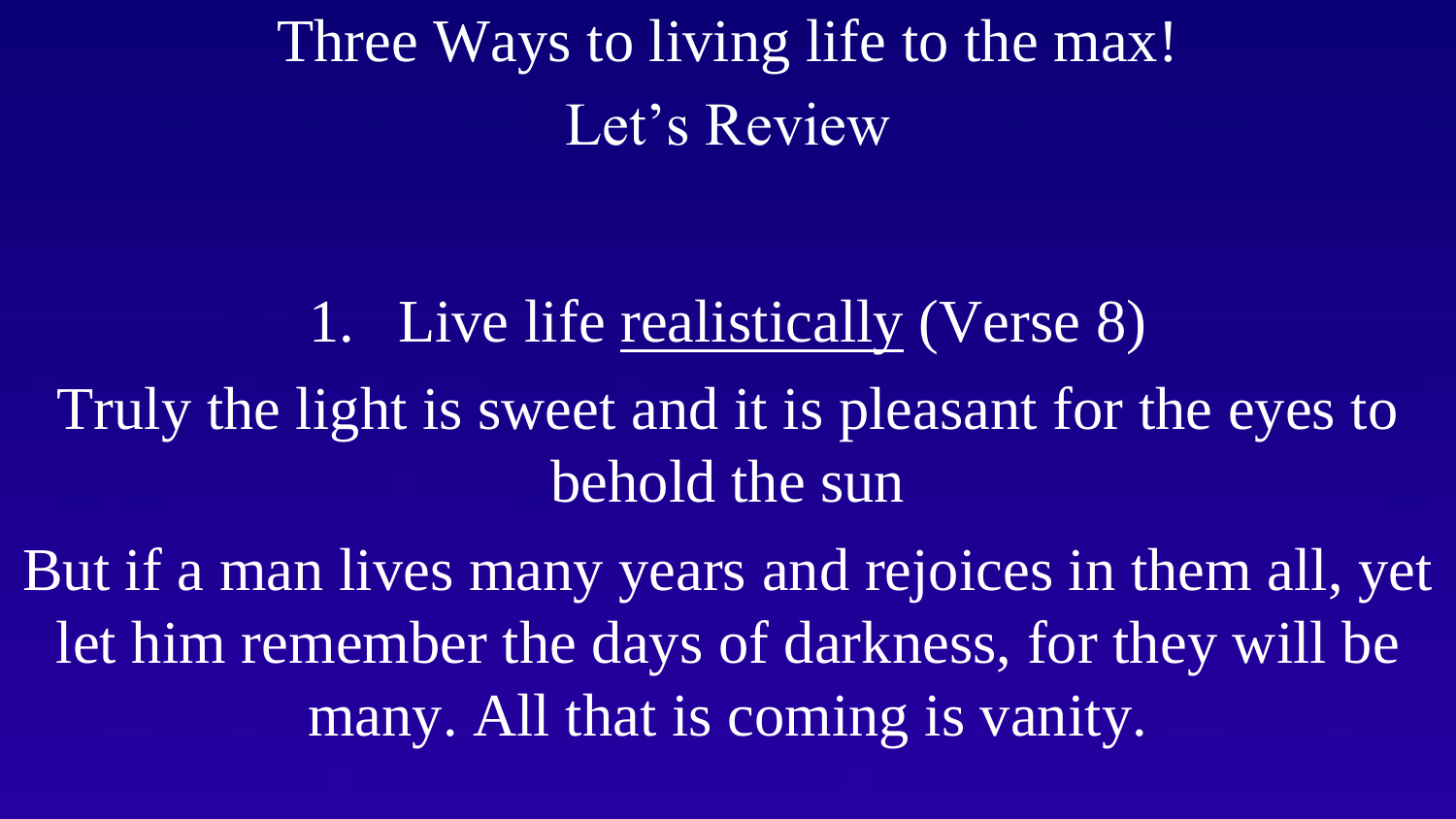#### II. Live Life Responsibly (Verse 9)

Rejoice, O young man, in your youth, and let your heart cheer you in the days of your youth; Walk in the ways of your heart, and in the sight of your eyes; But know that for all these God will bring you into judgment.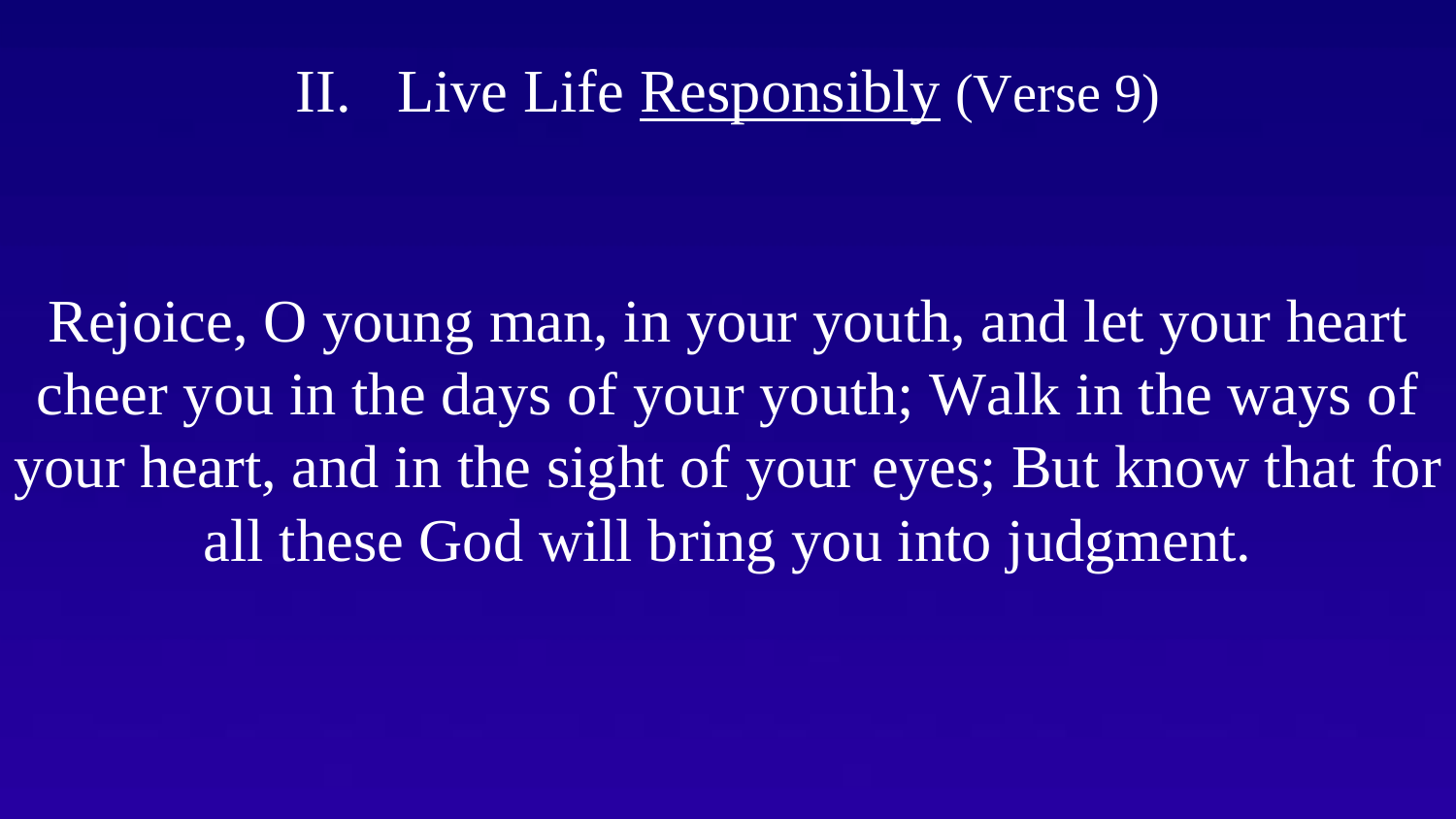#### II. Live Life Responsibly (Verse 9)

This world is not my home I'm just a passing through My treasures are laid up somewhere beyond the blue The angels beckon me from heaven's open door And I can't feel at home in this world anymore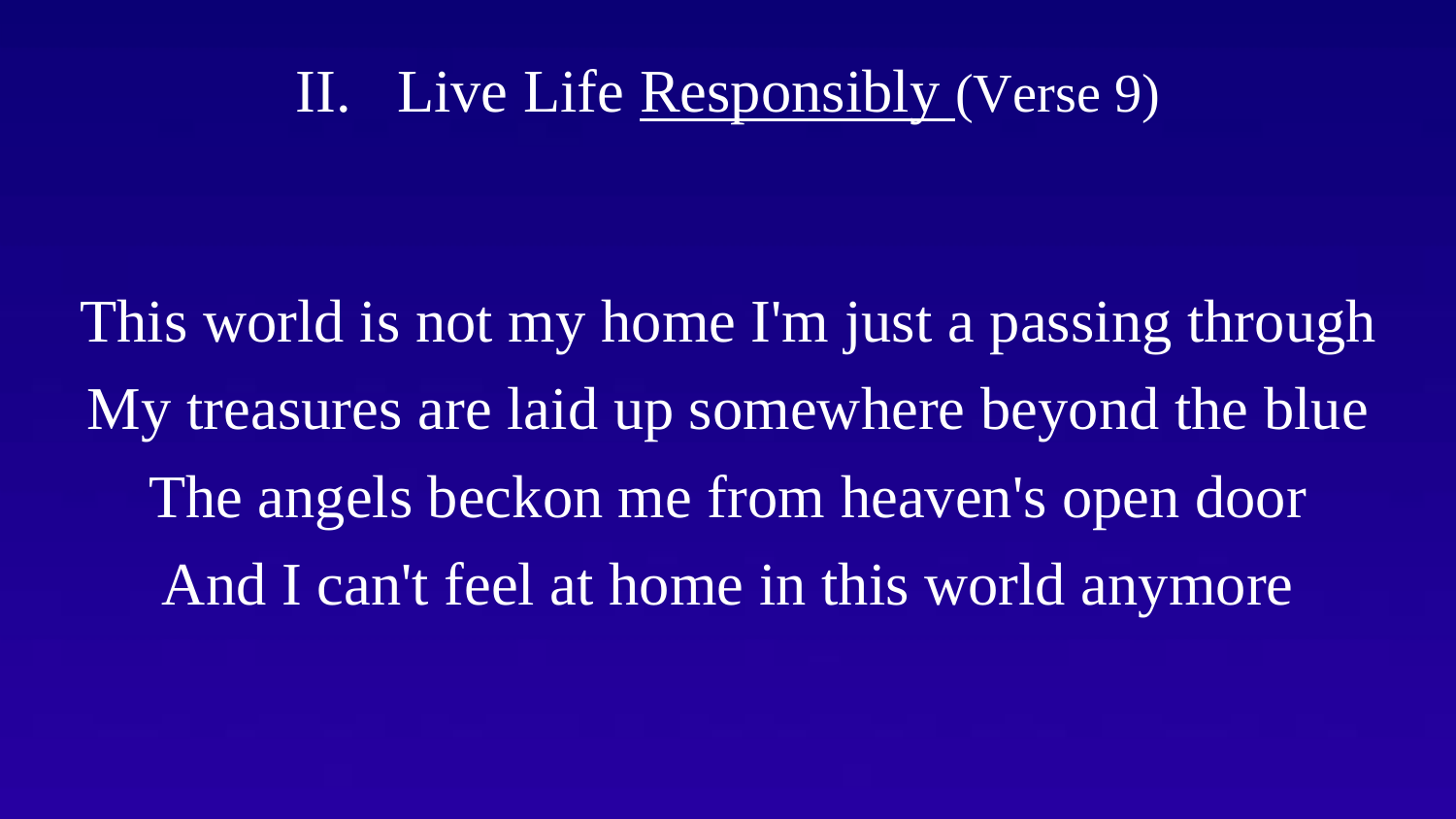#### II. Live Life Responsibly (Verse 9)

Oh lord you know I have no friend like you If heaven's not my home then lord what will I do The angels beckon me from heaven's open door And I can't feel at home in this world anymore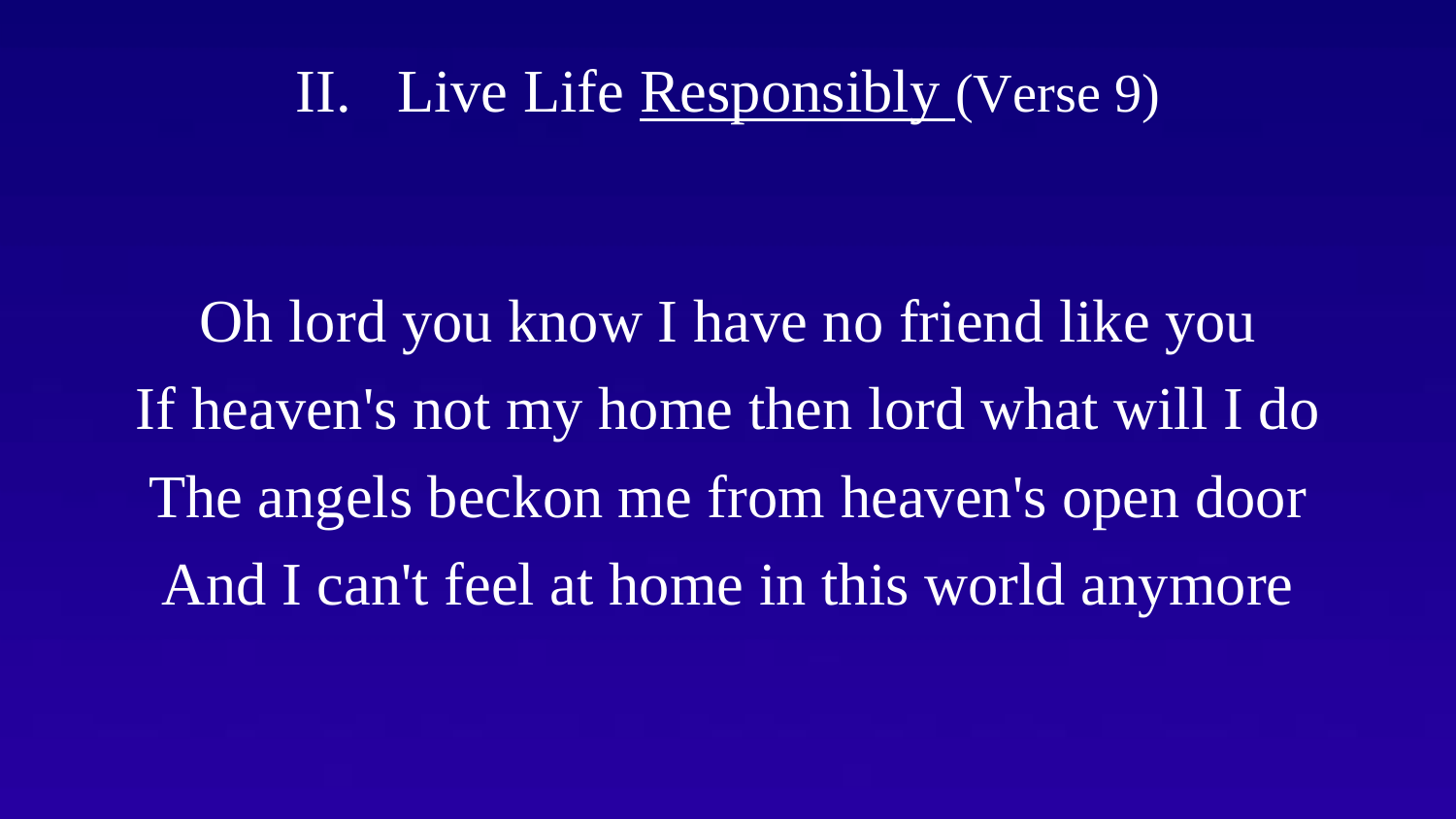#### Part 2

### III. Live Reverently

There are three statements in verse 10 and in verse 1 of chapter 12 Three clear statements It's a poetic atrophy a group of verses that form a distinct unit within a poem three clear statements that speak of living reverently